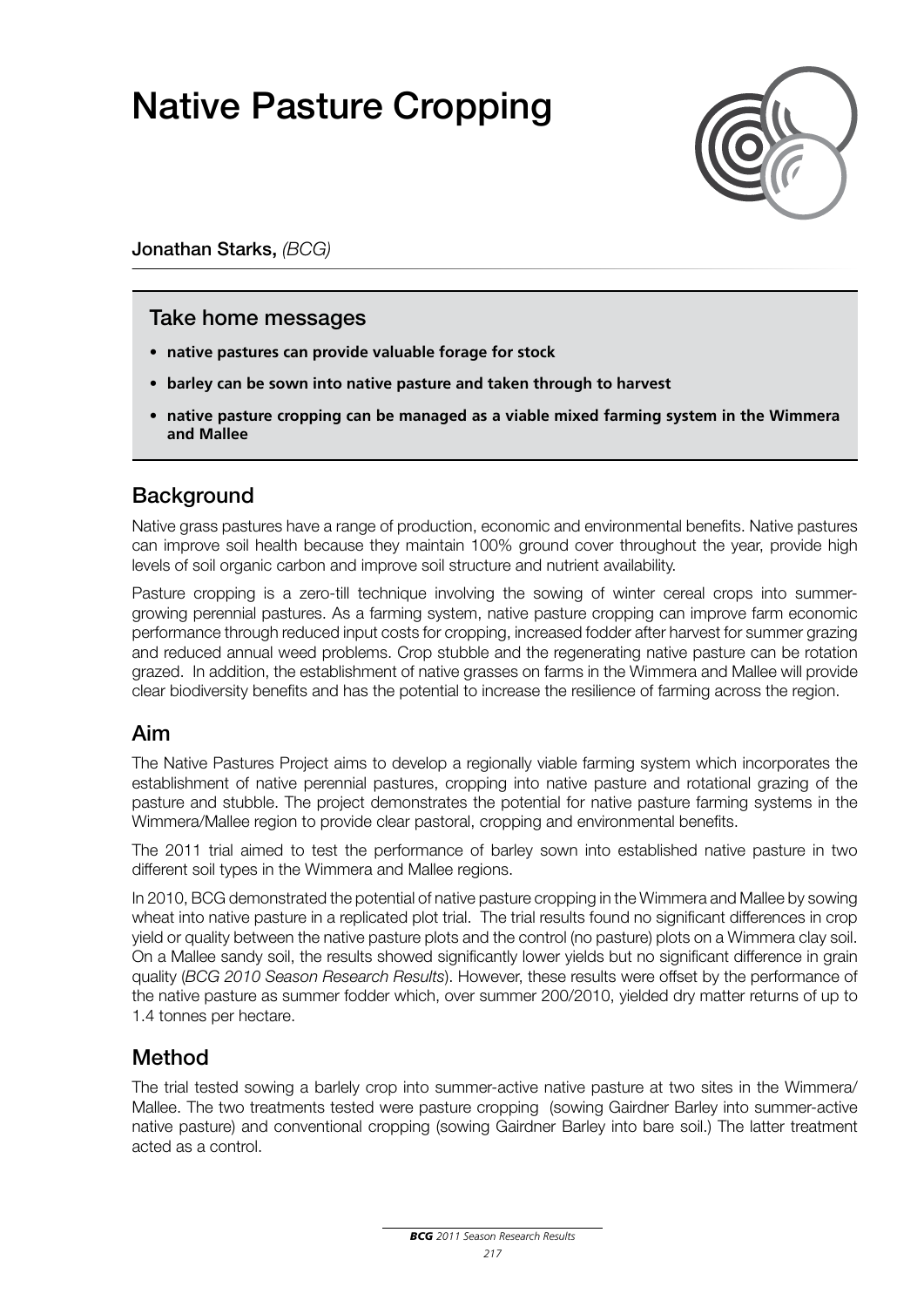Trial plots at each site were six metres wide and 28 metres long. Native pasture was established at each site in October 2009. Dry matter cuts of the native pasture were taken at Hopetoun on 3 February 2011 and Kewell on 10 February 2011 to measure pasture forage potential. The native pasture plots were slashed prior to sowing of the cereal crop.

Cereal dry matter cuts at GS32 were taken at Hopetoun on 7 September 2011 and at Kewell on 24 August 2011 to measure crop growth performance. Grain yield and quality were measured at harvest. Gross margin figures were calculated using input costs at time of use and grain prices at time of harvest. Pasture value was calculated as pasture energy equivalent of oats (\$/ha) based on an average of 55% digestability of native grass species.

Site 1, on a sandy soil type in the southern Mallee, is situated 12km east of Hopetoun. Mean annual rainfall is 311mm, of which 192mm (62%) falls during the growing season.

| Location:          | Hopetoun                                                                                                                                                            |
|--------------------|---------------------------------------------------------------------------------------------------------------------------------------------------------------------|
| Replicates:        | 4                                                                                                                                                                   |
| Sowing date:       | 1 June 2011                                                                                                                                                         |
| Seeding density:   | 423g/plot                                                                                                                                                           |
| Crop type/s:       | Gairdner Barley                                                                                                                                                     |
| Native pasture:    | Red Grass Bothriochloa macra, Spider Grass Chloris truncata, Cotton Panic<br>Digitaria brownii. Sowing rate: 9kg/ha, each species. Sowing date: 16 October<br>2009. |
| Inputs/Fertiliser: | MAP, 50kg/ha, at crop sowing                                                                                                                                        |
| Seeding equipment: | Avon seeder, knife point, press wheel, 30 cm row spacing.                                                                                                           |

#### **Table 1. Native pasture cropping inputs and applications at the Hopetoun trial site in 2011.**

| Application            | <b>Description/product</b> | Method/timing                 | Rate               |
|------------------------|----------------------------|-------------------------------|--------------------|
| Herbicide              | <b>Buctril MA</b>          | Bulk Boom 3, February 2011    | 1.4L/ha            |
| Sowing of crop         | Gairdner Barley            | Avon seeder, 1 June 2011      | 72.0kg/ha          |
| Pre-emergent herbicide | TriflurX.<br>Roundup P/Max | Bike boom 1, June 2011        | 1.5L/ha<br>1.5L/ha |
| Fertiliser             | <b>MAP</b>                 | At sowing, 1 June 2011        | 50kg/ha            |
| Fertiliser             | Sulphate of Ammonia        | Hand spreader, 15 August 2011 | 160kg/ha           |
| Herbicide              | Tilt                       | Bulk boom, 21 September 2011  | 500ml/ha           |

Site 2, on a grey clay to red clay loam soil in the Wimmera, is situated at Kewell, 11km north of Longerenong, Vic. Mean annual rainfall is 414mm, of which 285 (69%) falls during the growing season.

| Location:          | Kewell                                                                                                                                                                                 |
|--------------------|----------------------------------------------------------------------------------------------------------------------------------------------------------------------------------------|
| Replicates:        | З                                                                                                                                                                                      |
| Sowing date:       | 10 June 2011                                                                                                                                                                           |
| Seeding density:   | 423g/plot                                                                                                                                                                              |
| Crop type/s:       | Gairdner Barley                                                                                                                                                                        |
| Native pasture:    | Red Grass Bothriochloa macra, Tall Windmill Grass Enterapogon acicularis,<br>Silky Blue Grass Dichanthium sericeum Sowing rate: 9kg/ha, each species.<br>Sowing date: 15 October 2009. |
| Inputs/Fertiliser: | MAP, 50kg/ha, at crop sowing                                                                                                                                                           |
| Seeding equipment: | Avon seeder, knife point, press wheel, 30 cm row spacing.                                                                                                                              |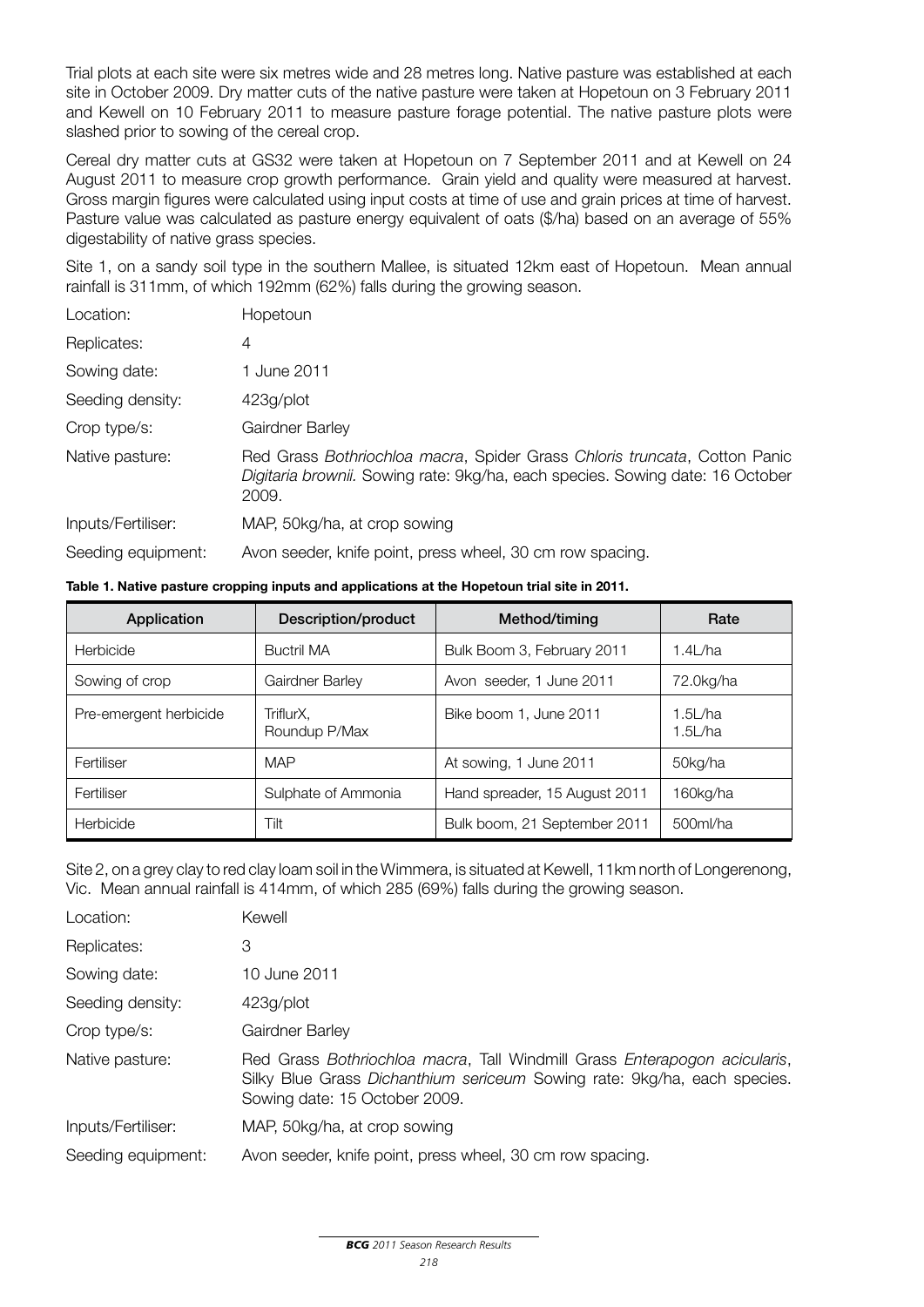**Table 2. Native pasture cropping inputs and applications at the Kewell trial site in 2011.**

| Application            | Description/product                                             | Method/timing                                                 | Rate                                         |
|------------------------|-----------------------------------------------------------------|---------------------------------------------------------------|----------------------------------------------|
| Herbicide              | Goal<br>Ester 680<br>Roundup P/Max<br>Buctril MA (pasture only) | Bulk boom<br>25 February 2011                                 | 350ml/ha<br>2L/ha<br>$14$ . $/ha$<br>75ml/ha |
| Sowing of crop         | Gairdner Barley                                                 | Avon seeder, 10 June 2011                                     | 72.0Kg/ha                                    |
| Pre-emergent herbicide | Roundup P/Max<br>TriflurX<br>Goal                               | Traymate<br>10 June 2011                                      | 2L/ha<br>2L/ha<br>75ml/ha                    |
| Fertiliser             | <b>MAP</b>                                                      | At sowing, 10 June 2011                                       | 50kg/ha                                      |
| Mouse baiting          | Mouseoff                                                        | garden spreader, 30 June 2011                                 |                                              |
| Herbicide              | <b>MCPALVE</b><br><b>Brodal</b><br>Kamba 500                    | Boom spray, All plots<br>15 August 2011                       | 500ml/ha<br>45ml/ha<br>125ml/ha              |
| Fertiliser             | Sulphate of Ammonia<br>(4 plots)<br>Urea (2 plots)              | Garden spreader<br>18 August 2011                             | 90kg/ha<br>60kg/ha                           |
| Herbicide              | Gladiator<br>Goal                                               | Contraption boom, non-pasture<br>plots only, 2 September 2011 | 2L/ha<br>75ml/ha                             |

## **Results**

Pasture dry matter cuts were taken from both trial sites in February 2011 to measure native pasture forage potential. The results of the native pasture dry matter cuts are shown in Table 3.

**Table 3. Native pasture dry matter weights (kg/ha) from the two trial sites.**

| Trial site | Mean weight (kg/ha) | Range (kg/ha) | Sample size (number of cuts) |
|------------|---------------------|---------------|------------------------------|
| Hopetoun   | 2923                | $2179 - 3410$ | 1 2                          |
| Kewell     | 4534                | $2978 - 5706$ |                              |

The results in Table 3 show that, over the 2010/2011 summer growing period, native pastures produced over 2.9 t/ha of potential forage on a Mallee sandy soil (Hopetoun site), and over 4.5 t/ha on a Wimmera clay soil (Kewell site).

Gairdner Barley was sown into the native pasture plots and bare soil (control) plots in June 2011. Dry matter cuts at GS32 were taken to measure crop emergence. The results are shown in Table 4.

| Table 4. Dry matter weights $(g/m^2)$ at GS32 for barley sown into native pasture plots and bare soil (control) plots at |  |
|--------------------------------------------------------------------------------------------------------------------------|--|
| the Hopetoun and Kewell trial sites.                                                                                     |  |

| <b>Treatment</b>                   | Hopetoun                   | Kewell                     |
|------------------------------------|----------------------------|----------------------------|
| Crop in native pasture plot        | 163                        | 161                        |
| Crop in bare plot (control)        | 655                        | 547                        |
| Sig. diff.<br>LSD (0.05)<br>$CV\%$ | P < 0.01<br>340.6<br>37.0% | P < 0.05<br>604.5<br>48.6% |

The results in Table 4 show significantly lower dry matter weights for barley growing in the native pasture plots compared with the control plots.

Both trial sites were harvested in December 2011 and the grain yield, protein levels and screenings calculated. Yield figures werecorrected to 11.5% moisture to standardise grain yield results. Table 5 shows the crop performance results for the Hopetoun trial site. Table 6 shows the crop performance results for the Kewell trial site.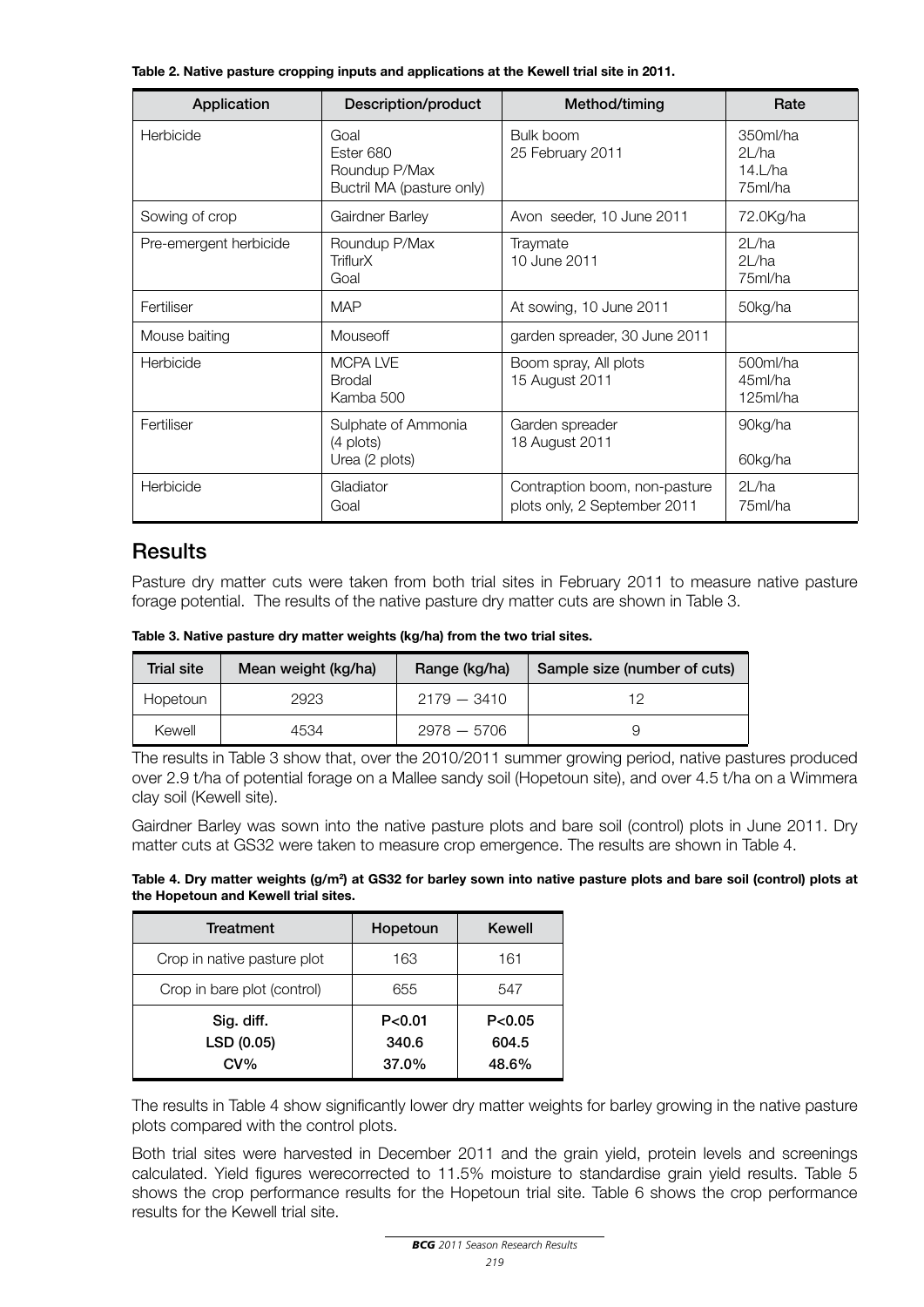#### **Table 5. Crop performance results for Hopetoun trial site in 2011.**

| Treatment                          | Yield (t/ha)               | Protein $(\% )$    | Screenings (%) |
|------------------------------------|----------------------------|--------------------|----------------|
| Crop in native pasture plot        | 1.06a                      | $13.48^{\circ}$    | 3.02           |
| Crop in bare plot (control)        | 3.23 <sup>a</sup>          | 12.18 <sup>d</sup> | 1.95           |
| Sig. diff.<br>LSD (0.05)<br>$CV\%$ | P < 0.001<br>0.92<br>19.1% | <b>NS</b>          | <b>NS</b>      |

#### **Table 6. Crop performance results for Kewell trial site in 2011.**

| Treatment                          | Yield (t/ha)               | Protein $(\% )$    | Screenings (%)            |
|------------------------------------|----------------------------|--------------------|---------------------------|
| Crop in native pasture plot        | 1.69a                      | 9.13 <sup>c</sup>  | 3.63                      |
| Crop in bare (control) plot        | 4.81a                      | 10.97 <sup>d</sup> | 14.04                     |
| Sig. diff.<br>LSD (0.05)<br>$CV\%$ | P < 0.001<br>1.25<br>11.0% | <b>NS</b>          | P< 0.05<br>13.39<br>43.1% |

The results in tables 5 and 6 show that, for both trial sites, the yield return of Gairdner Barley sown into native pasture was significantly lower than barley sown into bare soil. Grain quality was similar across the two plot treatments, although the bare soil plots at Kewell produced significantly more screenings.

Gross margin figures for the two trial sites were calculated, based on annual grain prices, fertiliser and herbicide costs and pasture forage value. The results are shown in Table 7. The pasture establishment costs were not included because the plots were sown in 2009 at a rate required for the trial, not at a broad-scale application rate, which would be lower.

#### **Table 7. Annual gross margins (\$/ha) for the two treatments at Hopetoun and Kewell.**

| Treatment                   |          | Hopetoun    | Kewell   |
|-----------------------------|----------|-------------|----------|
|                             | Cropping | $-$ \$46.65 | \$90.13  |
| Crop in native pasture plot | Pasture  | \$224.69    | \$309.53 |
|                             | Total    | \$178.04    | \$399.66 |
| Crop in bare (control) plot | Total    | \$408.72    | \$601.40 |

Barley at Hopetoun went H2, (delivered Hopetoun, 2 December). Barley at Kewell went ASW, (delivered Murtoa, 2 December.